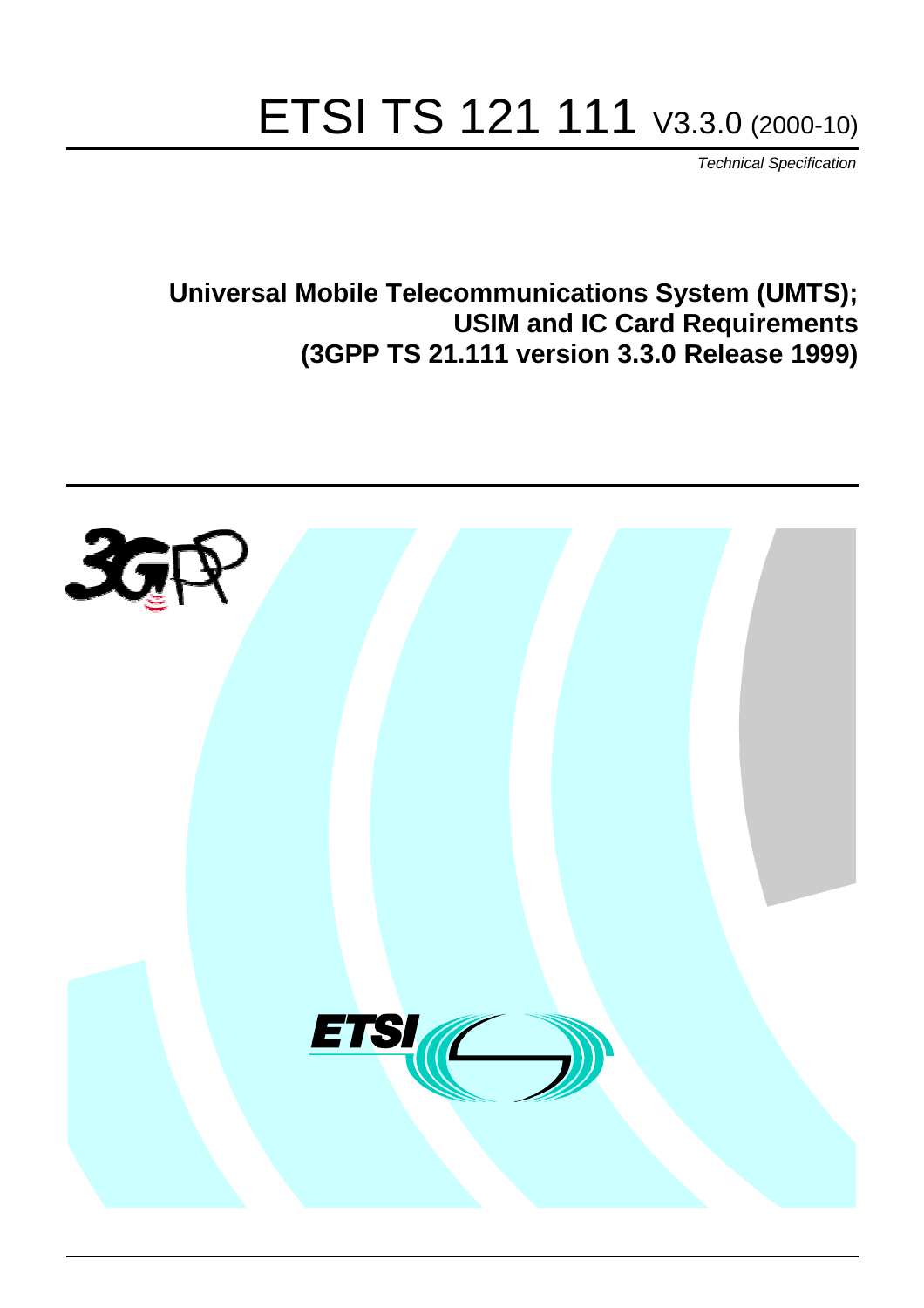**1**

Reference RTS/TSGT-0321111UR3

> Keywords **UMTS**

> > **ETSI**

#### 650 Route des Lucioles F-06921 Sophia Antipolis Cedex - FRANCE

Tel.: +33 4 92 94 42 00 Fax: +33 4 93 65 47 16

Siret N° 348 623 562 00017 - NAF 742 C Association à but non lucratif enregistrée à la Sous-Préfecture de Grasse (06) N° 7803/88

**Important notice**

Individual copies of the present document can be downloaded from: [http://www.etsi.org](http://www.etsi.org/)

The present document may be made available in more than one electronic version or in print. In any case of existing or perceived difference in contents between such versions, the reference version is the Portable Document Format (PDF). In case of dispute, the reference shall be the printing on ETSI printers of the PDF version kept on a specific network drive within ETSI Secretariat.

Users of the present document should be aware that the document may be subject to revision or change of status. Information on the current status of this and other ETSI documents is available at [http://www.etsi.org/tb/status/](http://www.etsi.org/tb/status)

> If you find errors in the present document, send your comment to: <editor@etsi.fr>

#### **Copyright Notification**

No part may be reproduced except as authorized by written permission. The copyright and the foregoing restriction extend to reproduction in all media.

© European Telecommunications Standards Institute 2000.

All rights reserved.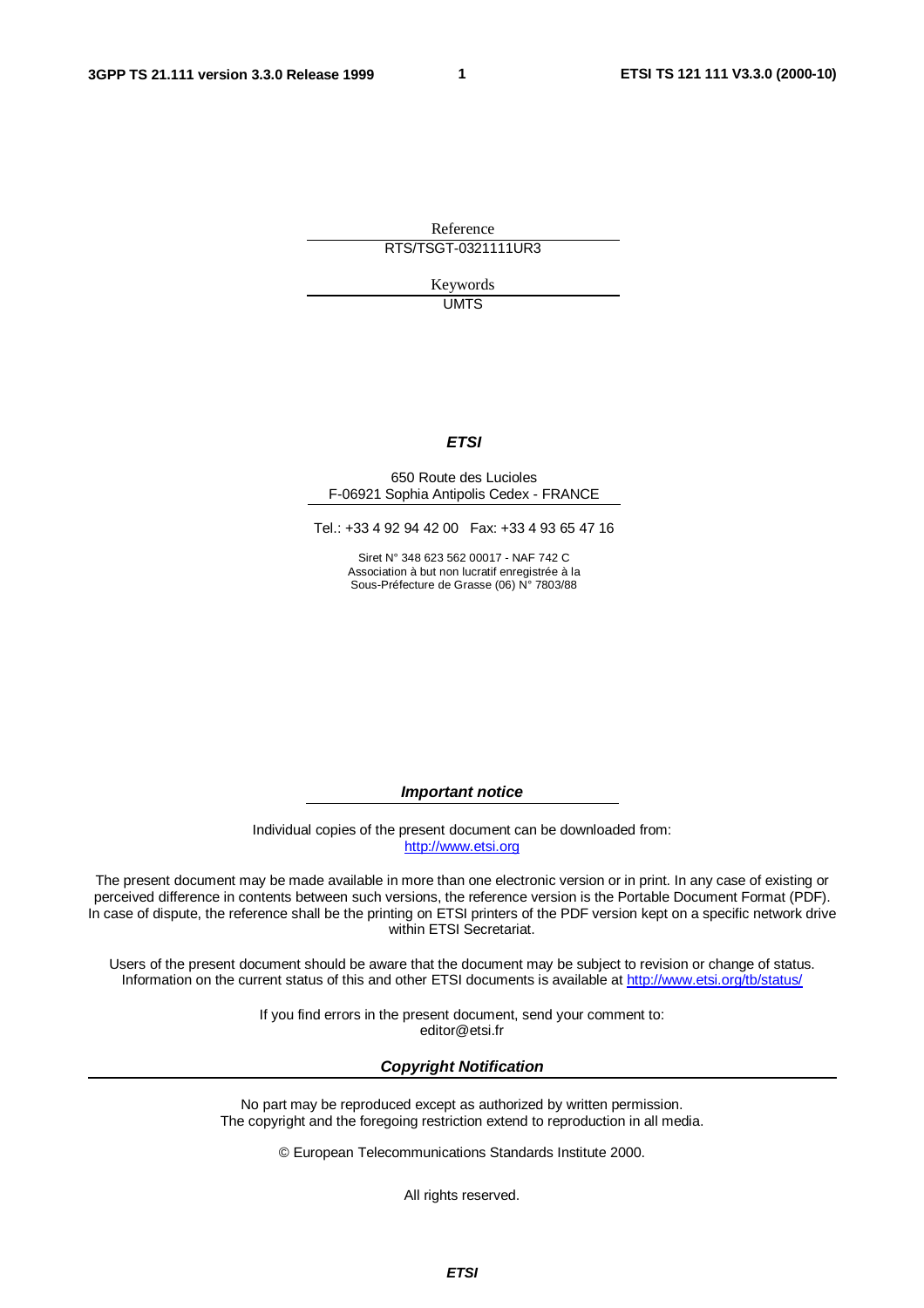### Intellectual Property Rights

IPRs essential or potentially essential to the present document may have been declared to ETSI. The information pertaining to these essential IPRs, if any, is publicly available for **ETSI members and non-members**, and can be found in ETSI SR 000 314: *"Intellectual Property Rights (IPRs); Essential, or potentially Essential, IPRs notified to ETSI in respect of ETSI standards"*, which is available from the ETSI Secretariat. Latest updates are available on the ETSI Web server [\(http://www.etsi.org/ipr](http://www.etsi.org/ipr)).

Pursuant to the ETSI IPR Policy, no investigation, including IPR searches, has been carried out by ETSI. No guarantee can be given as to the existence of other IPRs not referenced in ETSI SR 000 314 (or the updates on the ETSI Web server) which are, or may be, or may become, essential to the present document.

#### Foreword

This Technical Specification (TS) has been produced by the ETSI 3<sup>rd</sup> Generation Partnership Project (3GPP).

The present document may refer to technical specifications or reports using their 3GPP identities, UMTS identities or GSM identities. These should be interpreted as being references to the corresponding ETSI deliverables.

The cross reference between GSM, UMTS, 3GPP and ETSI identities can be found under [www.etsi.org/key](http://www.etsi.org/key) .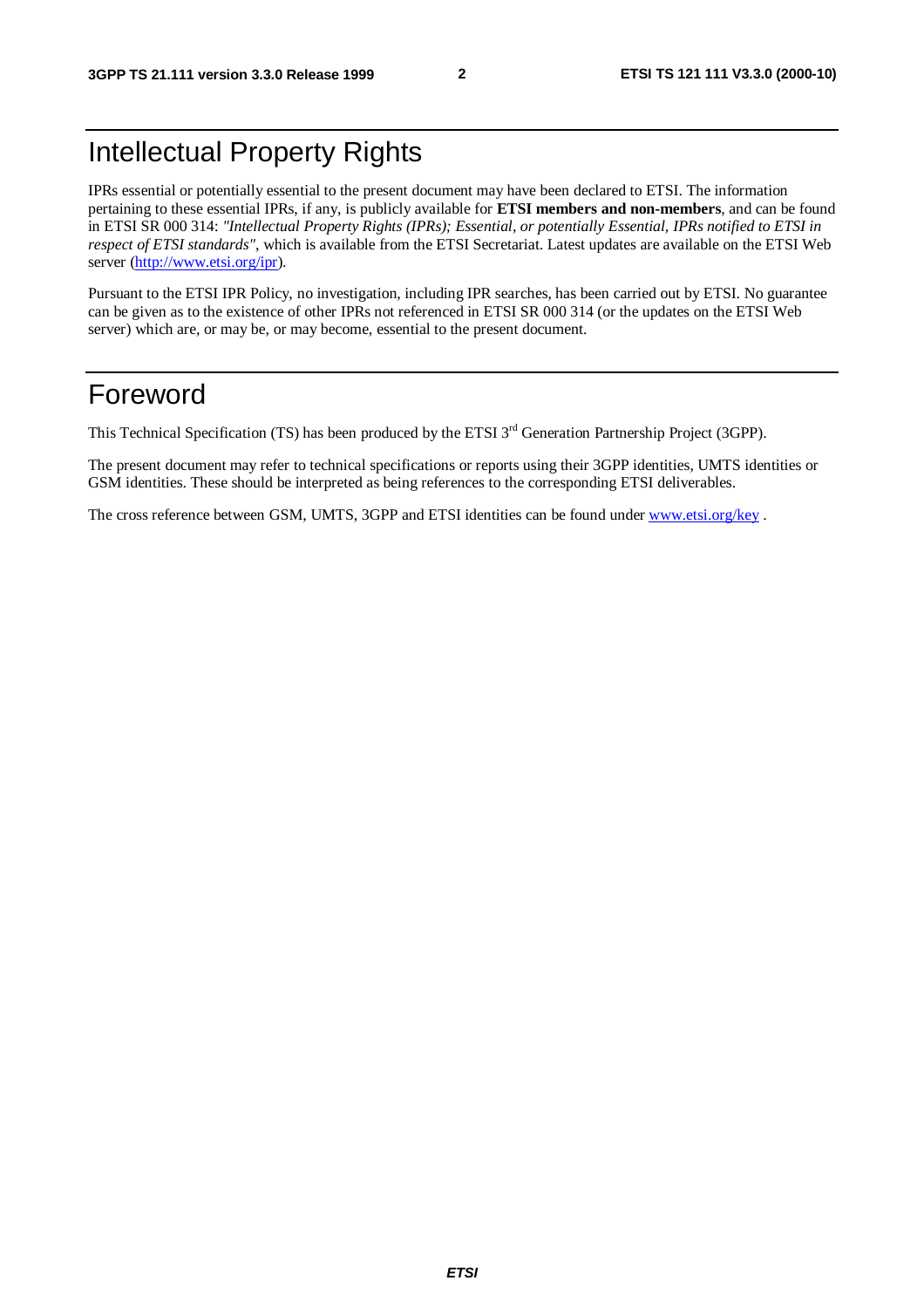# Contents

| 1              |                                  |    |
|----------------|----------------------------------|----|
| 2              |                                  |    |
| 2.1            |                                  |    |
| 2.2            |                                  |    |
| 3              |                                  |    |
| 3.1            |                                  |    |
| 3.2            |                                  |    |
| 3.3            |                                  |    |
| $\overline{4}$ |                                  |    |
| 5              |                                  |    |
| 5.1            |                                  |    |
| 5.2            |                                  |    |
| 5.3            |                                  |    |
| 5.4            |                                  |    |
| 5.5            |                                  |    |
| 5.6            |                                  |    |
| 5.7            |                                  |    |
| 6              |                                  |    |
| 6.1            |                                  |    |
| 6.2            |                                  |    |
| 7              |                                  |    |
| 7.1            |                                  |    |
| 7.2            |                                  |    |
| 7.3            |                                  |    |
| 7.4            |                                  |    |
| 7.5            |                                  |    |
| 8              |                                  |    |
| 8.1            |                                  |    |
| 8.2            |                                  |    |
|                |                                  |    |
| 9              |                                  |    |
| 9.1            |                                  |    |
| 10             | Contents of the Elementary Files | 10 |
| 10.1           |                                  |    |
| 10.2           |                                  |    |
| 10.2.1         |                                  |    |
| 10.2.2         |                                  |    |
| 10.2.3         |                                  |    |
| 10.2.4         |                                  |    |
| 10.2.5         |                                  |    |
| 10.2.6         |                                  |    |
| 10.2.7         |                                  |    |
| 10.3           |                                  |    |
| 11             |                                  |    |
| 11.1           |                                  |    |
| 11.2           |                                  |    |
|                |                                  |    |
|                |                                  |    |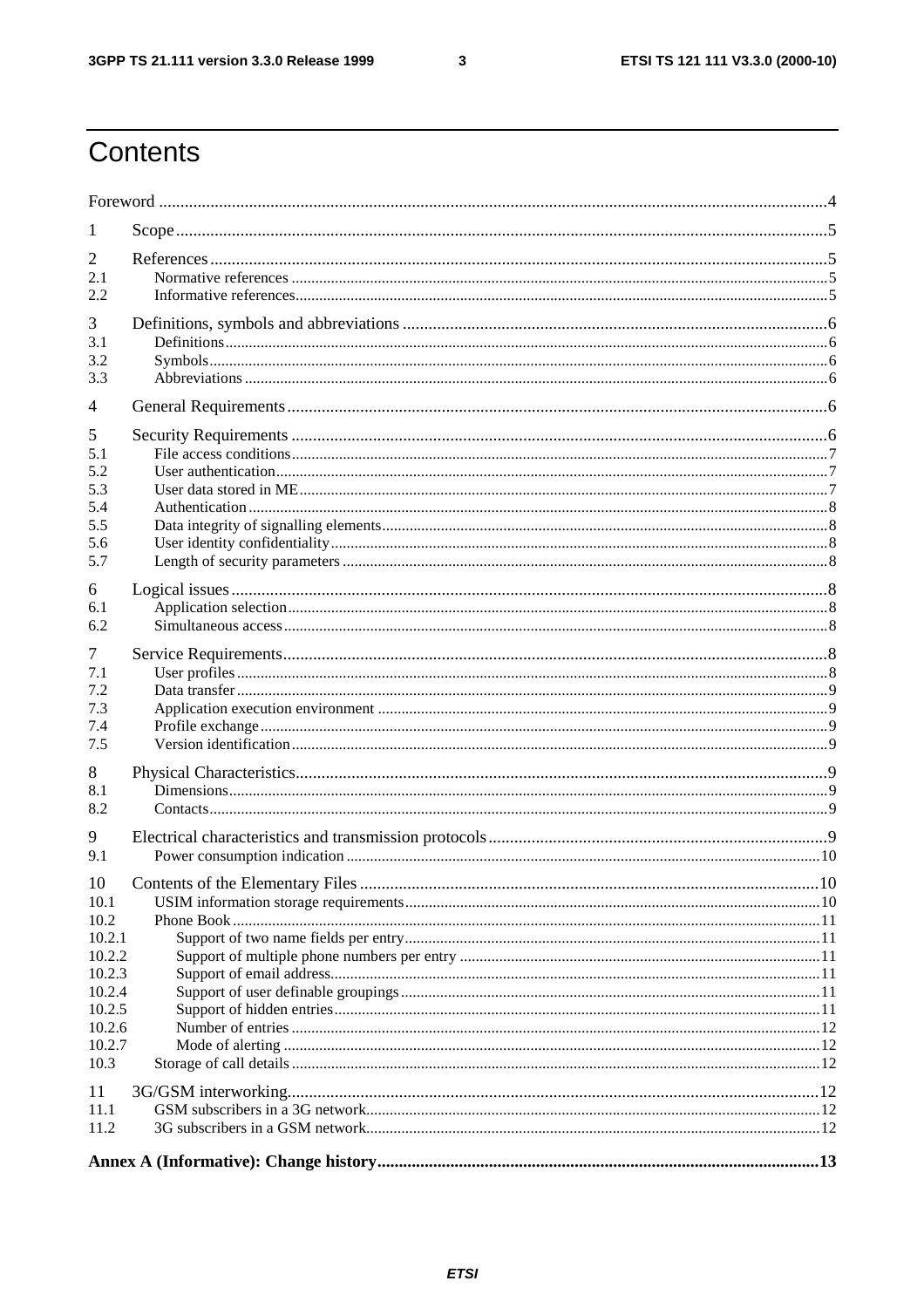#### Foreword

This Technical Specification has been produced by the 3GPP.

The contents of the present document are subject to continuing work within the TSG and may change following formal TSG approval. Should the TSG modify the contents of this TS, it will be re-released by the TSG with an identifying change of release date and an increase in version number as follows:

Version x.y.z

where:

- x the first digit:
	- 1 presented to TSG for information;
	- 2 presented to TSG for approval;
	- $\geq$ 3 Indicates TSG approved document under change control.
- y the second digit is incremented for all changes of substance, i.e. technical enhancements, corrections, updates, etc.
- z the third digit is incremented when editorial only changes have been incorporated in the document.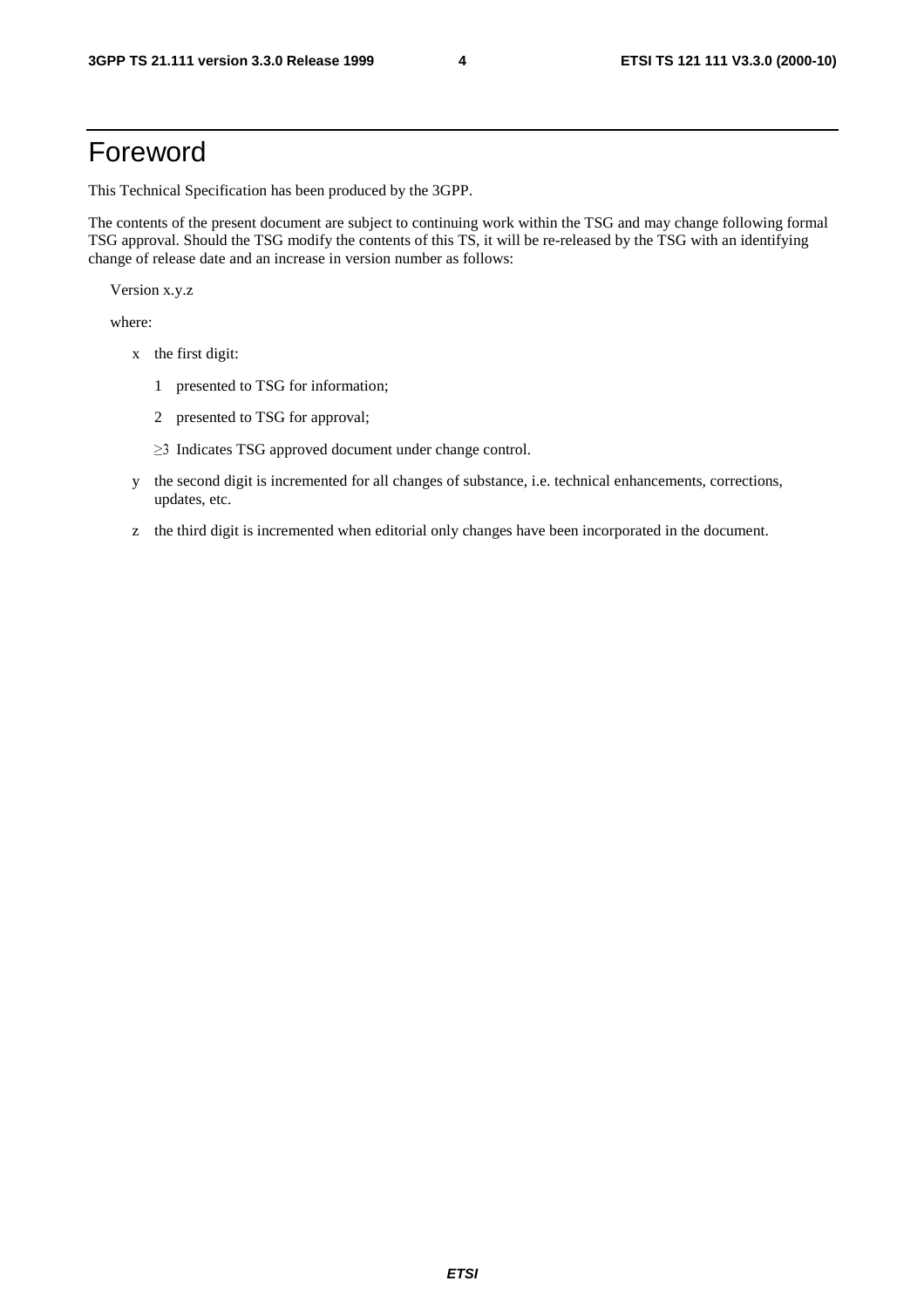#### 1 Scope

This document defines the requirements of the USIM (Universal Subscriber Identity Module) and the IC card for 3G (UICC). These are derived from the service and security requirements defined in 3G TS 22.100 [1] and 3G TS 22.101 [2]. The USIM is a 3G application on an IC card. It inter-operates with a 3G terminal and provides access to 3G services. This document is intended to serve as a basis for the detailed specification of the USIM and the UICC, and the interface to the 3G terminal.

#### 2 References

#### 2.1 Normative references

The following documents contain provisions which, through reference in this text, constitute provisions of the present document.

- References are either specific (identified by date of publication, edition number, version number, etc.) or non-specific.
- For a specific reference, subsequent revisions do not apply.
- For a non-specific reference, the latest version applies.
- [1] 3GPP TS 22.100: "UMTS phase 1 Release 99".
- [2] 3GPP TS 22.101: "Service principles".
- [3] 3GPP TS 31.101: "UICC-Terminal Interface; Physical and Logical Characteristics".
- [4] 3GPP TS 31.102: "Characteristics of the USIM application"
- [5] 3GPP TS 31.110: "Numbering system for telecommunication IC card applications".
- [6] 3GPP TS 31.111: "USIM Application Toolkit (USAT)".
- [7] 3GPP TS 33.102: "3G Security: Security Architecture".
- [8] 3GPP TS 11.11: "Specification of the Subscriber Identity Module Mobile Equipment (SIM ME) interface".
- [9] 3GPP TS 11.12: "Specification of the 3 Volt Subscriber Identity Module Mobile Equipment (SIM - ME) interface".
- [10] 3GPP TS 11.18: "Specification of the 1.8 Volt Subscriber Identity Module Mobile Equipment (SIM - ME) interface".
- [11] ISO/IEC 7816-3 (1997): "Identification cards Integrated circuit(s) cards with contacts, Part 3: Electronic signals and transmission protocols".
- [12] ISO/IEC 7816-4 (1995): "Identification cards Integrated circuit(s) cards with contacts, Part 4: Interindustry commands for interchange".
- [13] ISO/IEC 7816-5 (1994): "Identification cards Integrated circuit(s) cards with contacts, Part 5: Numbering system and registration procedure for application identifiers".

#### 2.2 Informative references

- [20] 3GPP TS 02.48: " Security Mechanisms for the SIM application toolkit; Stage 1".
- [21] 3GPP TS 03.48: "Security Mechanisms for the SIM application toolkit; Stage 2".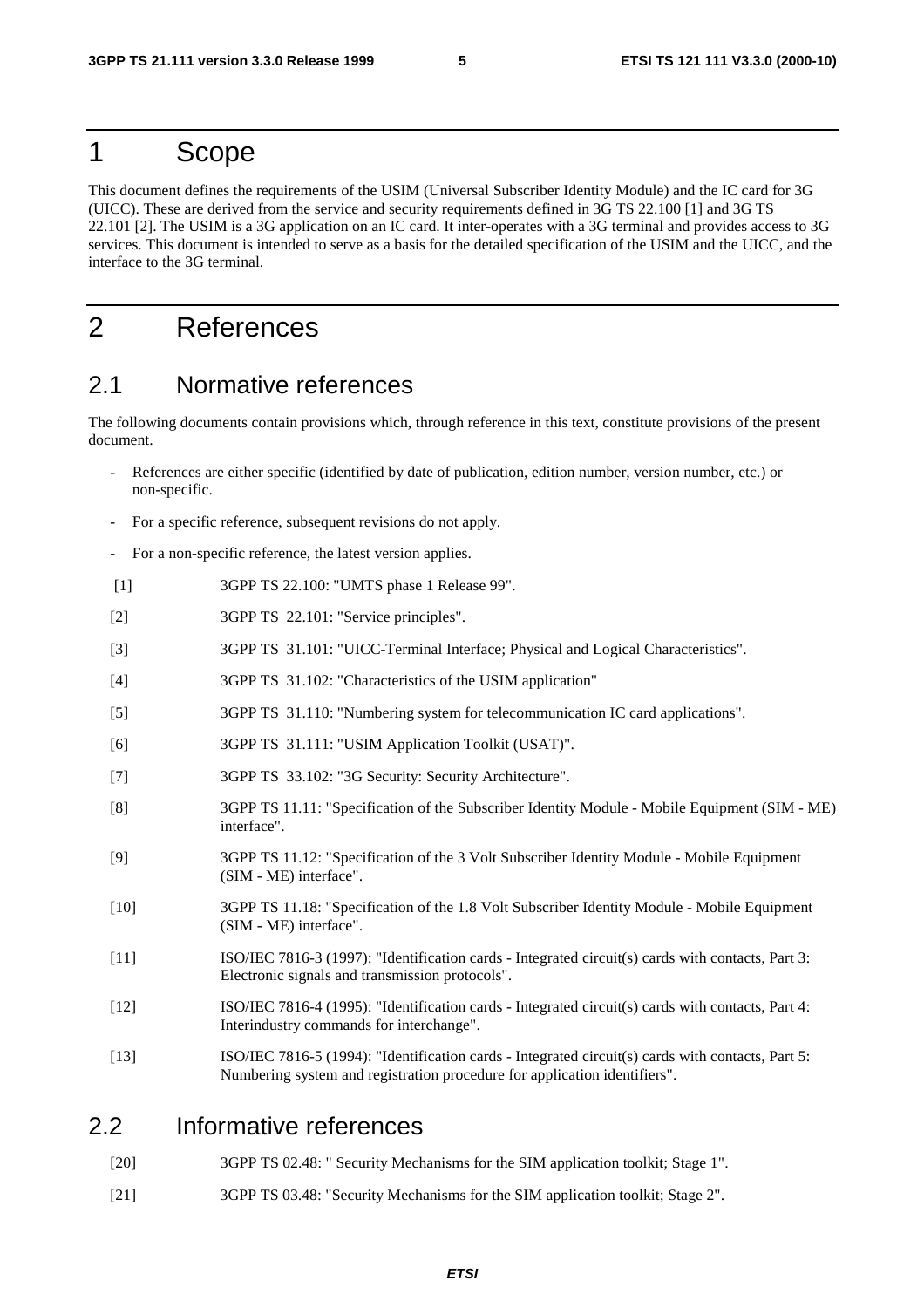### 3 Definitions, symbols and abbreviations

#### 3.1 Definitions

For the purposes of the present document, the following definitions apply:

**UICC** A removable IC card containing a USIM.

USIM A 3G application on an IC card.

#### 3.2 Symbols

Vpp Programming voltage

#### 3.3 Abbreviations

For the purposes of the present document, the following abbreviations apply:

| <b>ADN</b>  | <b>Abbreviated Dialling Number</b>              |
|-------------|-------------------------------------------------|
| <b>ATR</b>  | Answer To Reset                                 |
| DF          | Dedicated File                                  |
| EF          | Elementary File                                 |
| <b>FFS</b>  | For Further Study                               |
| <b>ICC</b>  | <b>Integrated Circuit Card</b>                  |
| IK          | Integrity Key                                   |
| <b>IMSI</b> | <b>International Mobile Subscriber Identity</b> |
| <b>ME</b>   | Mobile Equipment                                |
| MF          | <b>Master File</b>                              |
| <b>PIN</b>  | Personal Identification Number                  |
| <b>PPS</b>  | Protocol and Parameter Selection                |
| <b>SIM</b>  | Subscriber Identity Module                      |
| UIA         | 3G Integrity Algorithm                          |
| USIM        | Universal Subscriber Identity Module            |
|             |                                                 |

## 4 General Requirements

The UICC shall be a removable module containing a USIM. The USIM shall contain an identity which unambiguously identifies a subscriber.

For access to 3G services, a UICC containing a valid USIM shall be present at all times, other than for emergency calls.

The specifications shall support the security requirements as defined in 33.102 [7].

The USIM shall provide storage for subscription and subscriber related information.

The UICC/USIM may also contain applications which use the features defined in the USIM Application Toolkit specification 3G TS 31.111 [6].

### 5 Security Requirements

The USIM shall be used to provide security features. If the UICC is removed from the 3G terminal, the service shall be terminated immediately. The functions of the USIM include authenticating itself to the network and vice versa, authenticating the user and providing additional security functions as defined in 3G TS 33.102 [7].

The USIM shall be unambiguously identified, also in the case of pre-paid subscriptions.

Means shall be provided to prevent fraudulent use of stolen IC Cards.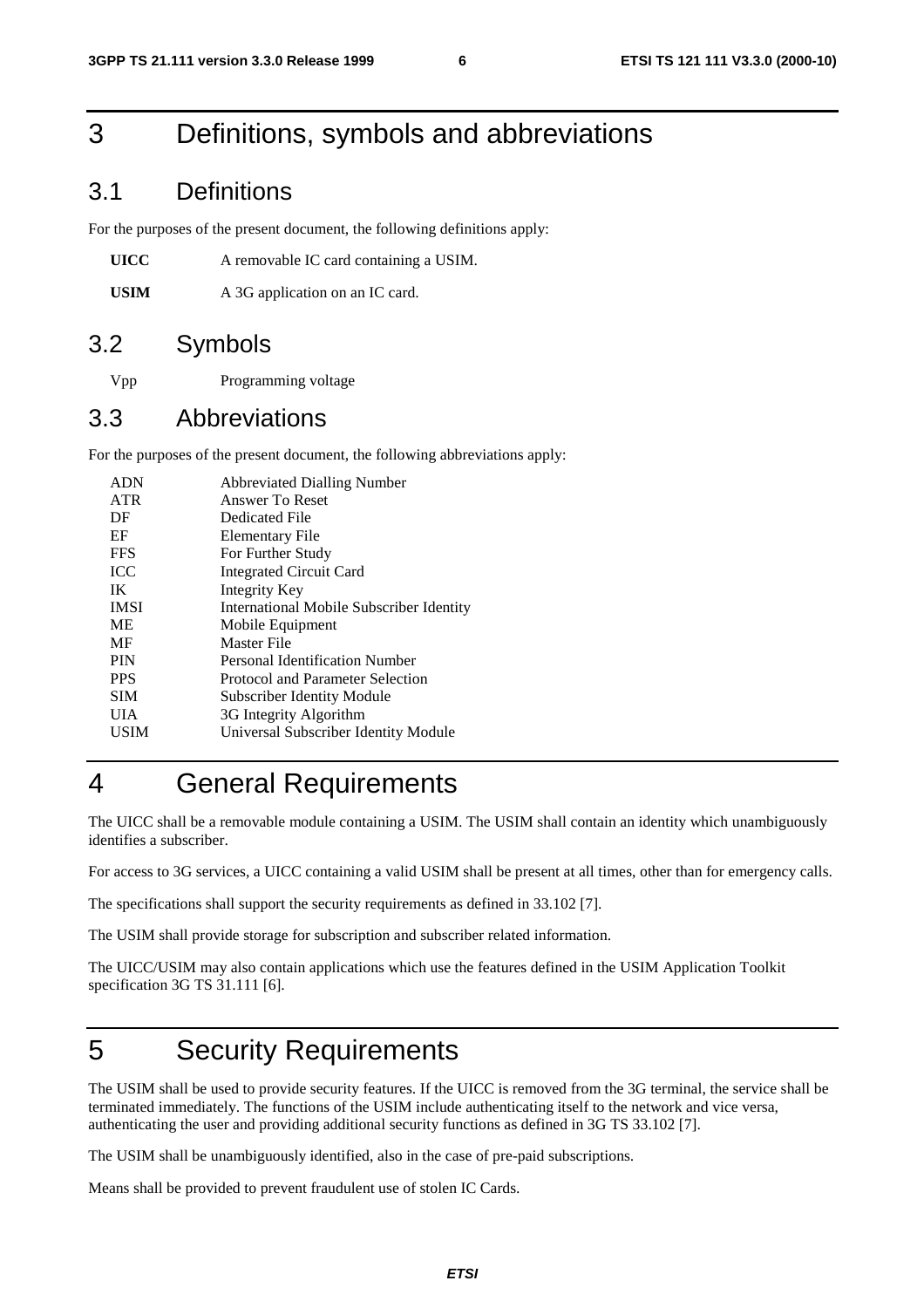It shall not be possible to access data intended for USIM internal use, e.g. authentication keys.

Further details of the following requirements are given in 33.102 [7].

#### 5.1 File access conditions

Actions, such as READ, UPDATE on UICC data shall be controlled by access conditions. These shall be satisfied prior to the action being performed.

Since a UICC may contain multiple (3G and non-3G) applications, a flexible method of controlling file access shall be provided.

#### 5.2 User authentication

The USIM shall support means to authenticate the user, to provide, for example, protection against the use of stolen cards. For the USIM, authentication shall be performed by the verification of a numeric PIN of four (4) to eight (8) decimal digits.

A function to disable user authentication may exist which may be inhibited by the application provider, in which case the user shall always use the PIN. Otherwise, the user may decide whether or not to make use of the user authentication function. If disabled, the user authentication function remains disabled until the user specifically re-enables it.

Following correct PIN presentation, the ME may perform functions and actions on USIM data, which are protected by the relevant access condition.

If an incorrect PIN is entered, an indication shall be given to the user. After three (3) consecutive incorrect entries the relevant PIN is blocked, i.e. functions and actions on data protected by the access condition shall no longer be possible, even if between attempts the UICC has been removed, the USIM has been deselected or the ME has been switched off. Once a PIN is blocked, further PIN verifications shall be denied.

The USIM shall support a mechanism for unblocking a blocked PIN. Unblocking of a PIN is performed by using the relevant PIN Unblocking Key.

PINs, but not Unblock PINS, shall be changeable by the user following correct entry of either the current PIN or Unblock PIN.

The Unblock PIN shall consist of eight (8) decimal digits and shall not be changeable by the user. If an incorrect Unblock PIN is presented, an indication shall be given to the user. After ten (10) consecutive incorrect entries, the Unblock PIN shall be blocked, even if between attempts the UICC has been removed, the USIM has been deselected or the ME has been switched off. Unblocking of a blocked PIN shall not be possible.

It shall not be possible to read PINs or Unblock PINs.

#### 5.3 User data stored in ME

Subject to the exception below, all user related information transferred into the ME during network operations shall be deleted from the ME after removal of the UICC, deselection of the USIM, deactivation of the ME, or following an electrical reset of the UICC. [This includes any data that was transferred to the ME by USIM Application Toolkit commands. FFS]

User related security codes such as PIN and Unblock PIN may only be stored by the ME during the procedures involving such a code and shall be discarded by the ME immediately after completion of the procedure.

Optionally, an ME may retain some less security-sensitive data at UICC removal, USIM deselection or ME switch-off. Such data are SMS, ADN/SSC, FDN/SSC, LND. These data, when stored in the ME, shall only be readable/retrievable if the same USIM is reactivated (as determined by the IMSI). If the IMSI is retained in the ME for this purpose, it shall be stored securely and shall not be able to be read out.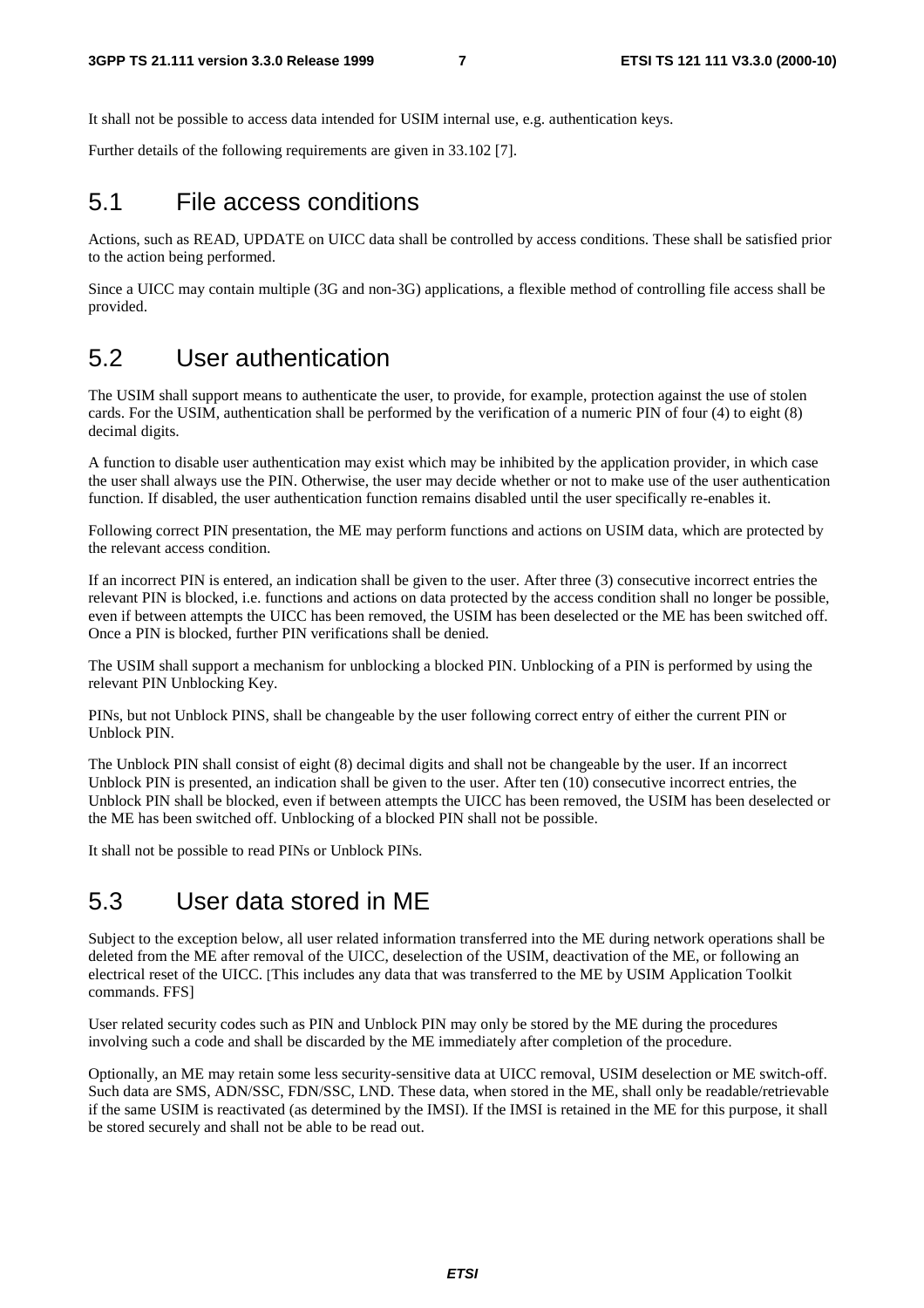#### 5.4 Authentication

A means shall be specified to mutually authenticate the USIM and the network by showing knowledge of a secret key K which is shared between and available only to the USIM and in the user's Home Environment. The method is composed of a challenge/response and key establishment protocol combined with a sequence number-based one-pass protocol for network authentication.

#### 5.5 Data integrity of signalling elements

Some signalling information elements are considered sensitive and must be integrity protected. An integrity function shall be applied on certain signalling information elements transmitted between the ME and the network.

The 3GPP Integrity Algorithm (UIA) is used with an Integrity Key (IK) to compute a message authentication code for a given message. The setting of IK is triggered by the authentication procedure. IK shall be stored on the USIM.

#### 5.6 User identity confidentiality

A mechanism shall be specified to provide user identity confidentiality by means of a temporary identity.

#### 5.7 Length of security parameters

In order to allow for enhancements of the security level in 3G, the following requirements shall be covered:

- all security-related parameters for 3G shall be accompanied by a length indicator;
- the USIM shall support variable-length security parameters.

If the USIM supports the GSM security mechanisms in addition to 3G security, fixed length security parameters according to GSM 11.11 [8] shall be supported in addition.

### 6 Logical issues

#### 6.1 Application selection

In a multiapplication environment, a flexible application selection method is required. The application identifier defined in ISO/IEC 7816-5 [13] and 3G TS 31.110 [5] should be used for application selection. Direct application selection, including selection by partial DF name and the  $EF_{\text{DIR}}$  concept of ISO/IEC 7816-4 [12] shall be followed. In particular, a mechanism for the ME and the UICC shall be specified in order to allow the user, when the ME is in idle mode, to select and activate one amongst those which are available and supported by the ME (this will permit the user to choose, for instance, between 2 different USIM applications). At switch on, the last active USIM shall be automatically selected. The last active USIM shall be stored on the UICC. By default if there is no last active USIM defined in the UICC, the user shall be able to select the active USIM amongst those available on the UICC.

#### 6.2 Simultaneous access

A mechanism shall be specified for simultaneous access to several files or applications.

### 7 Service Requirements

#### 7.1 User profiles

Each USIM shall contain at least one user profile [FFS].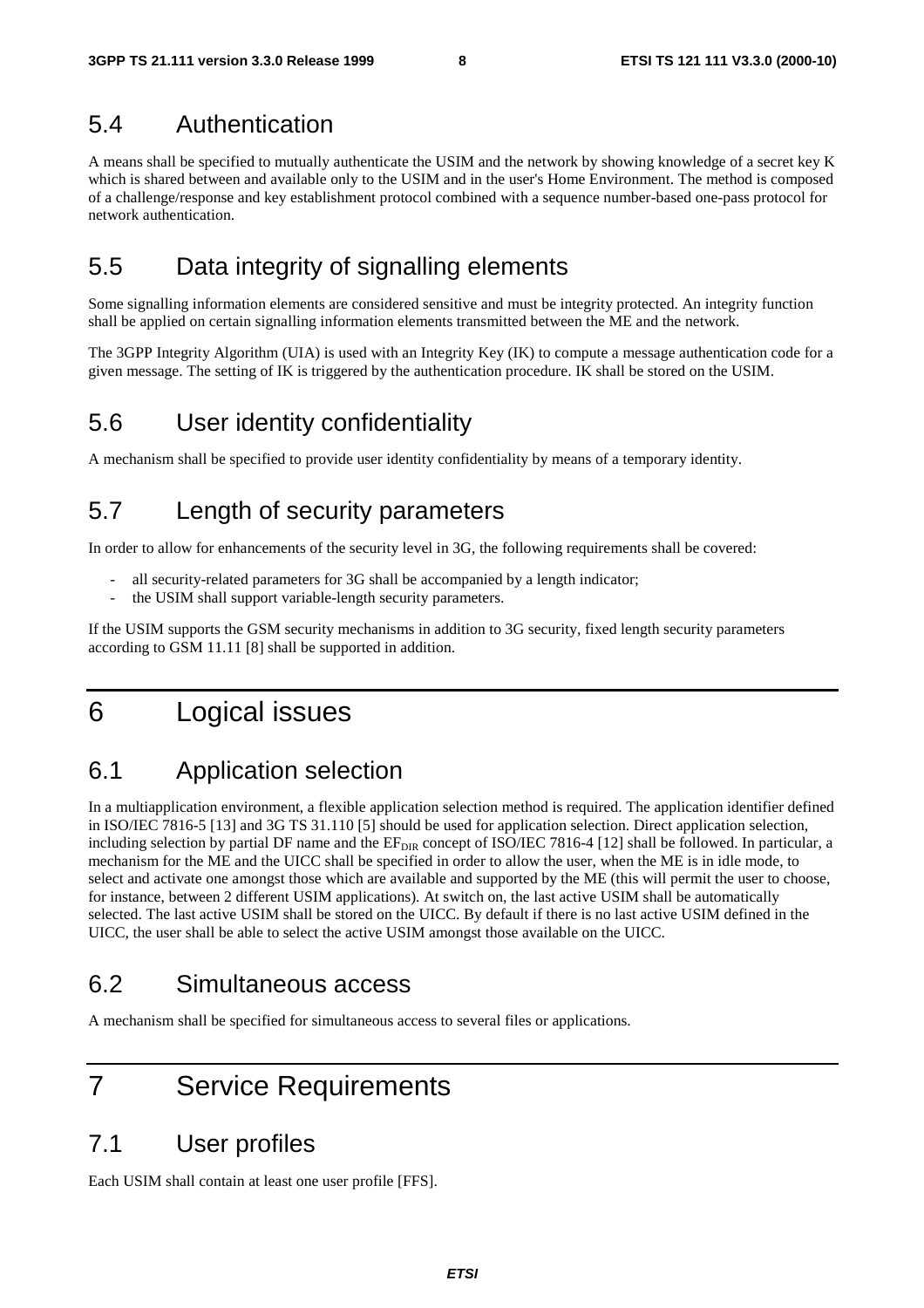#### 7.2 Data transfer

A mechanism allowing highly secure transfer of applications and/or associated data to/from the UICC/USIM shall be specified in line with the requirements in 3G TS 22.101 [2]. This requires a secure transfer mechanism. GSM 02.48 [20] and GSM 03.48 [21] could be considered here, however this is limited to the case where the application to be downloaded runs in the context of an existing subscription. The security requirements in the case where, for instance, a new USIM or other application has to be downloaded, requires further study.

It is envisaged that in early USIM specifications, the transfer of subscription-related applications (e.g. SIM application toolkit applications) will be specified. The generic application download (e.g. download of a new USIM) is not likely to be included in these early specifications.

Application creation comprises file creation and other administrative operations on the, as well as negotiation of code type or language.

#### 7.3 Application execution environment

An application execution environment may exist on the UICC/USIM which includes functionality defined in 3G TS 31.111 [6].

#### 7.4 Profile exchange

A mechanism for the ME, the USIM and the network to exchange service capabilities shall be specified. The following exchange of service capabilities may occur:

- ME services capabilities may be provided to the USIM/UICC;
- USIM/UICC services capabilities may be provided to the ME (and thus potentially to the network);
- network services capabilities may be provided to the USIM/UICC via the ME.

#### 7.5 Version identification

A means for identification of the version of the USIM shall be provided.

### 8 Physical Characteristics

#### 8.1 Dimensions

The ID-1 and Plug-in format used for the GSM SIM shall be adopted. A third format, smaller than the Plug-in format, is for further study. If a new format is defined, a means shall be specified in order to prevent an incorrect insertion of the card into the ME.

#### 8.2 Contacts

The UICC shall not provide any connection to the  $V_{PP}$  contact. The contact shall be provided on the UICC. The ME may support the  $V_{PP}$  contact in the reader. The ME shall not have this contact connected; neither to ground nor to the UICC supply voltage.

NOTE: According to ISO/IEC 7816-3 [11] the V<sub>PP</sub> contact is RFU for ICCs operating at 3V.

# 9 Electrical characteristics and transmission protocols

Electronic signals and transmission protocols shall be in accordance with ISO/IEC 7816-3 [11] unless specified otherwise.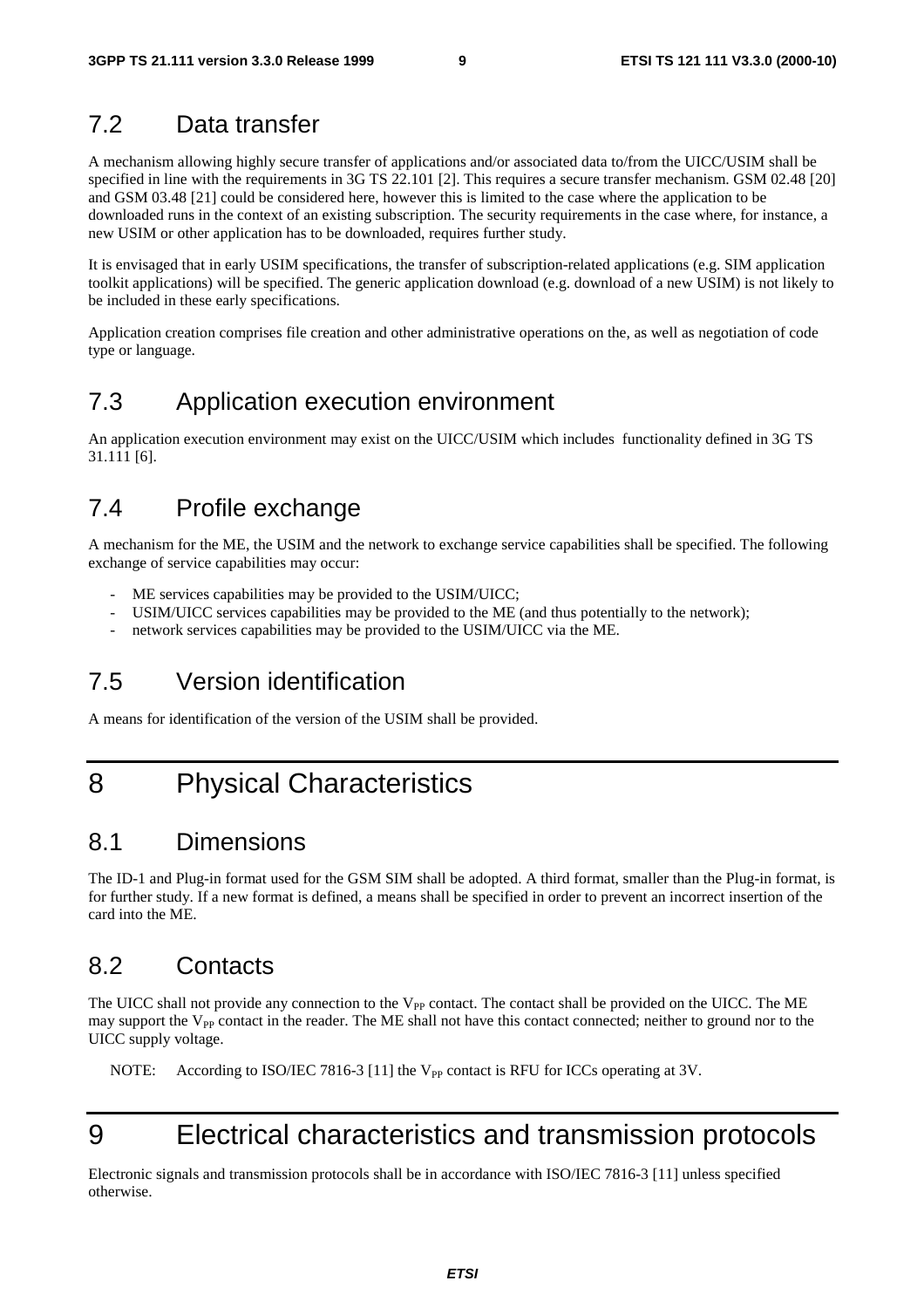The electrical specifications shall at least cover the 1.8V and 3V voltage ranges as specified in GSM 11.12 [9] and GSM 11.18 [10]. Lower voltages may be added in the future. 3G terminals shall not support 5V on the ME-UICC interface. Both ME and UICC shall support operational class indication as defined in ISO/IEC 7816-3 [11]. Both ME and UICC shall support at least two voltage classes.

Both UICC and ME shall support PPS as defined in ISO/IEC 7816-3 [11] with at least the values defined in GSM 11.11 [8].

The ME shall have the capabilities of initiating a warm reset as defined in ISO/IEC 7816-3 [11]. The UICC shall support warm reset as defined in ISO/IEC 7816-3 [11].

NOTE: The warm reset is used during a session when there is a need to restart the USIM due to internal modifications of data caused by user actions or network data downloading.

The UICC may indicate in the ATR to the warm reset that the specific mode is entered automatically, using the parameters that were used prior to the warm reset. In case of a cold reset, the UICC shall enter the negotiable mode.

In addition to the T=0 protocol which is mandatory for the UICC and the ME, the T=1 protocol shall be mandatory for the ME. It is optional for the UICC.

The speed enhancement as specified in GSM 11.11 [8] shall be supported by both the ME and the UICC. Higher interface bit rates than those specified in GSM 11.11 [8] should be considered.

#### 9.1 Power consumption indication

Power consumption figures are to be revised based on the need for more secure authentication algorithms, utilising crypto co-processors. In order to be compatible with the GSM specifications, the UICC shall meet the power consumption specifications set in GSM 11.12 [9] and GSM 11.18 [10] during the ATR. The USIM status information shall contain power consumption information, which is related to the operational class indicated in the ATR and the operating frequency indicated for running the authentication algorithm.

NOTE: The power consumption figure may differ between different applications on the UICC; thus a particular ME may support some applications in a card and reject others, depending on the power consumption values.

The ME may reject the USIM if it can not supply the current indicated in the status information and if this current is above the maximum value defined for use by the UICC for running the USIM.

### 10 Contents of the Elementary Files

#### 10.1 USIM information storage requirements

The USIM shall contain information elements for 3G network operations. The USIM may contain information elements related to the subscriber, 3G services and home environment or service provider related information.

The UICC shall provide storage capability for the following:

- UICC related information:
	- IC card identification: a number uniquely identifying the UICC and the card issuer;
	- Preferred language(s);
	- Directory of applications.
	- USIM related information:
		- Administrative information: indicates mode of operation of the USIM, e.g. normal, type approval;
		- USIM service table: indicates which optional services are provided by the USIM;
		- IMSI;
		- Language indication;
		- Location information;
		- Cipher key (Kc) and cipher key sequence number;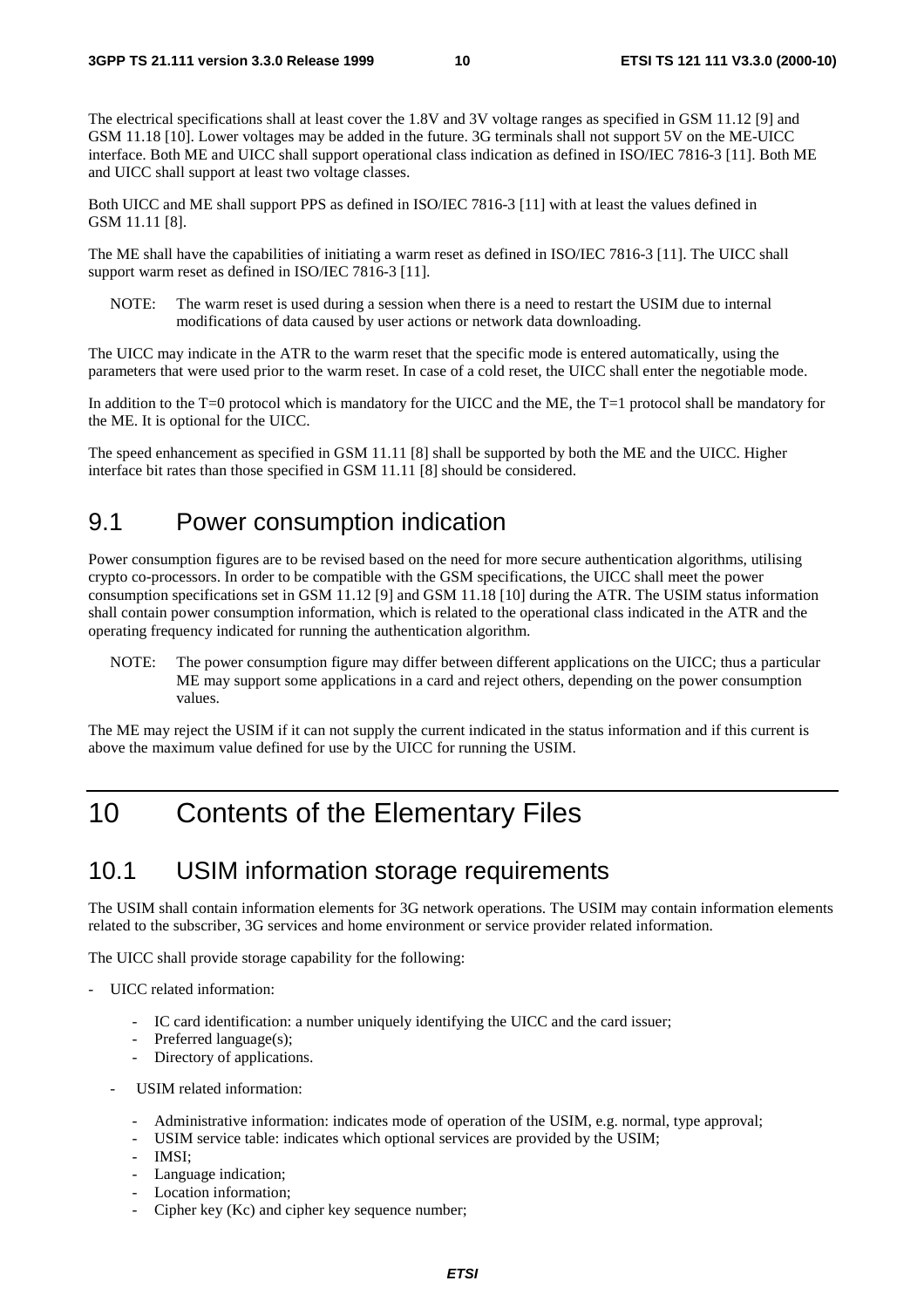- Access control class(es);
- Forbidden PLMNs;
- Phase identification;
- Ciphering Key for GPRS;
- GPRS location information;
- Cell Broadcast related information;
- Emergency call codes;
- Phone numbers (ADN, FDN, SDN);
- Short messages and related parameters;
- Capability and Configuration parameters;
- HPLMN search period [FFS];
- BCCH information: list of carrier frequencies to be used for cell selection [FFS].
- Information accessible to the USIM and other applications:

#### - ADN.

In addition, the USIM shall manage and provide storage for the following information in accordance with the security requirements of clause 5:

- PIN:
- PIN enabled/disabled indicator;
- PIN error counter:
- Unblock PIN;
- Unblock PIN error counter:
- Data integrity keys;
- Subscriber authentication keys.

### 10.2 Phone Book

The Phone Book feature is based on the ADN functionality as defined in GSM 11.11 [8]. Additional features are identified in the following subclauses. A Phone Book entry consists of a record in an ADN file and, optionally, additional records which are placed in different EFs. In the latter case, a mechanism shall be defined to link all records in the same Phone Book entry. These features shall be supported by the ME while their support by the USIM is optional.

#### 10.2.1 Support of two name fields per entry

The support of two name fields per entry shall be specified to allow, for example, for two different representations of the same name (for example, in Japanese characters and in Latin characters).

#### 10.2.2 Support of multiple phone numbers per entry

The support of multiple phone numbers per entry shall be specified, for example, office, home, fax, mobile or pager. In addition to that, information for identifying those attributes are needed.

#### 10.2.3 Support of email address

The support of email addresses linked to Phone Book entries shall be specified. In addition to that, information for identifying these addresses is needed.

#### 10.2.4 Support of user definable groupings

The specification shall support the grouping of Phone Book entries into groups defined by the user, for example, business and private.

#### 10.2.5 Support of hidden entries

The specification shall support means of marking Phone Book entries as "hidden".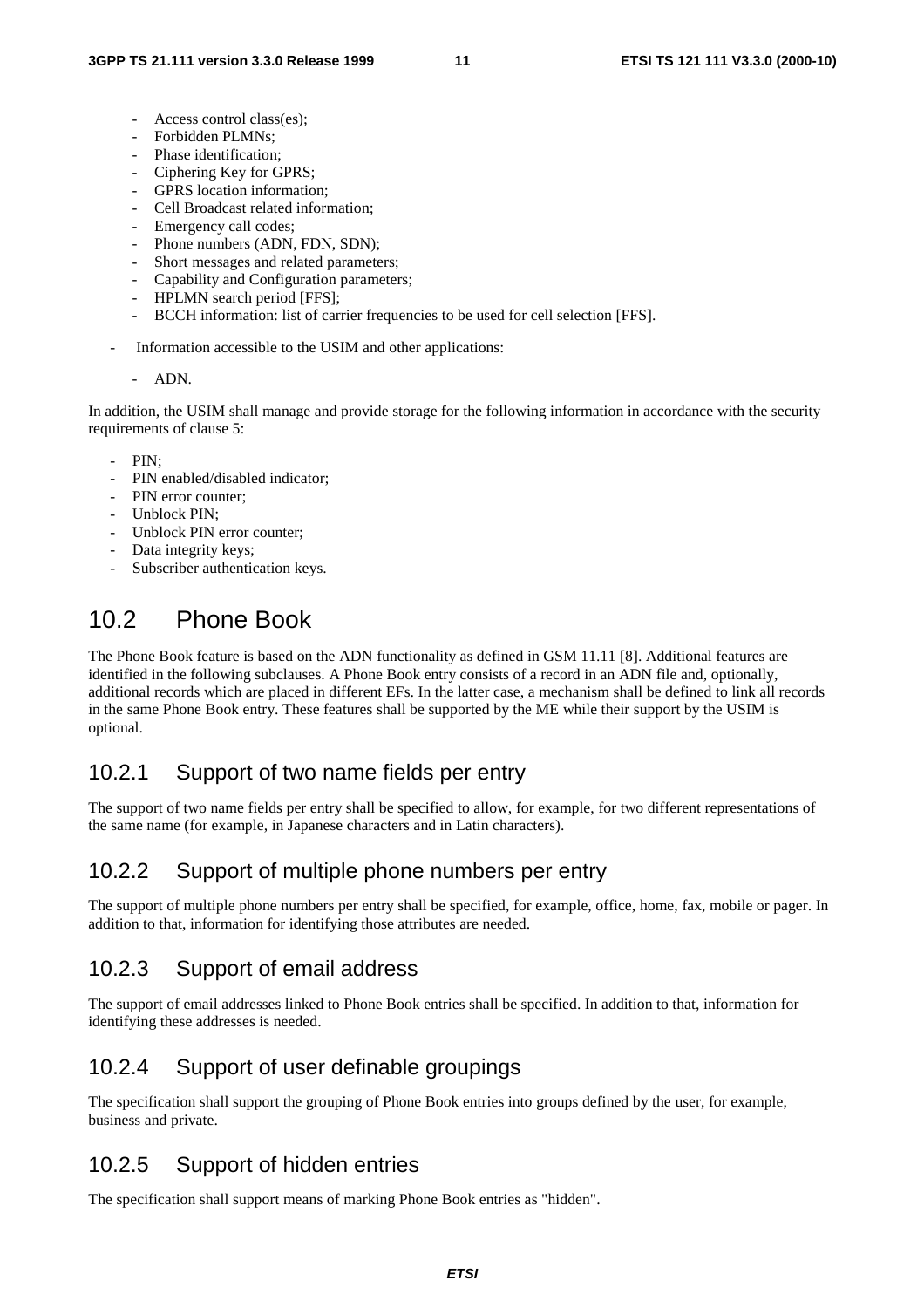#### 10.2.6 Number of entries

The specification shall support storage of at least 500 entries.

#### 10.2.7 Mode of alerting

[FFS]

#### 10.3 Storage of call details

The specification shall support provision of storage for call detail information. The call detail information consists of the following attributes:

- mobile terminated calls: calling party number, date and time, calling party's name and status of call (i.e. answered or missed), duration and [FFS] charge;
- mobile originated calls: called party number, date and time, called party's name, duration and [FFS] charge;
- accumulated duration of preceding calls, separately for mobile originated and mobile terminated calls;
- accumulated charge information of preceding calls [FFS].

Call detail attributes are optional. A value to mark them as "undefined" shall be available.

NOTE 1: The calling/called party's name may be available from the Phone Book.

NOTE 2: The storage of multiparty call information is FFS.

### 11 3G/GSM interworking

#### 11.1 GSM subscribers in a 3G network

3G 22.101 [2]: "UMTS shall provide some mechanisms which permit pre UMTS subscribers to roam easily onto UMTS and access the services."

3G 22.100 [1]: "The UMTS mobile terminal shall support phase 2 and phase 2+ GSM SIMs as access modules to UMTS networks. The services that can be provided in this case may be limited to GSM like services provided within that UMTS network. It shall be up to the UMTS network operator whether or not to accept the use of GSM SIM as access modules in its network".

#### 11.2 3G subscribers in a GSM network

The following requirement is made in 3G 22.101 [2]: "UMTS shall provide some mechanisms which permit UMTS subscribers to roam easily onto pre-UMTS systems and access the services."

This may be achieved by providing all mandatory elements as defined in GSM 11.11 [8] in the UICC.

The specification shall allow the UICC to be used with a dual mode (GSM/ 3G) ME and a GSM ME for the provision of GSM service.

NOTE: This does not, for example, preclude the support of the PDC application on a UICC.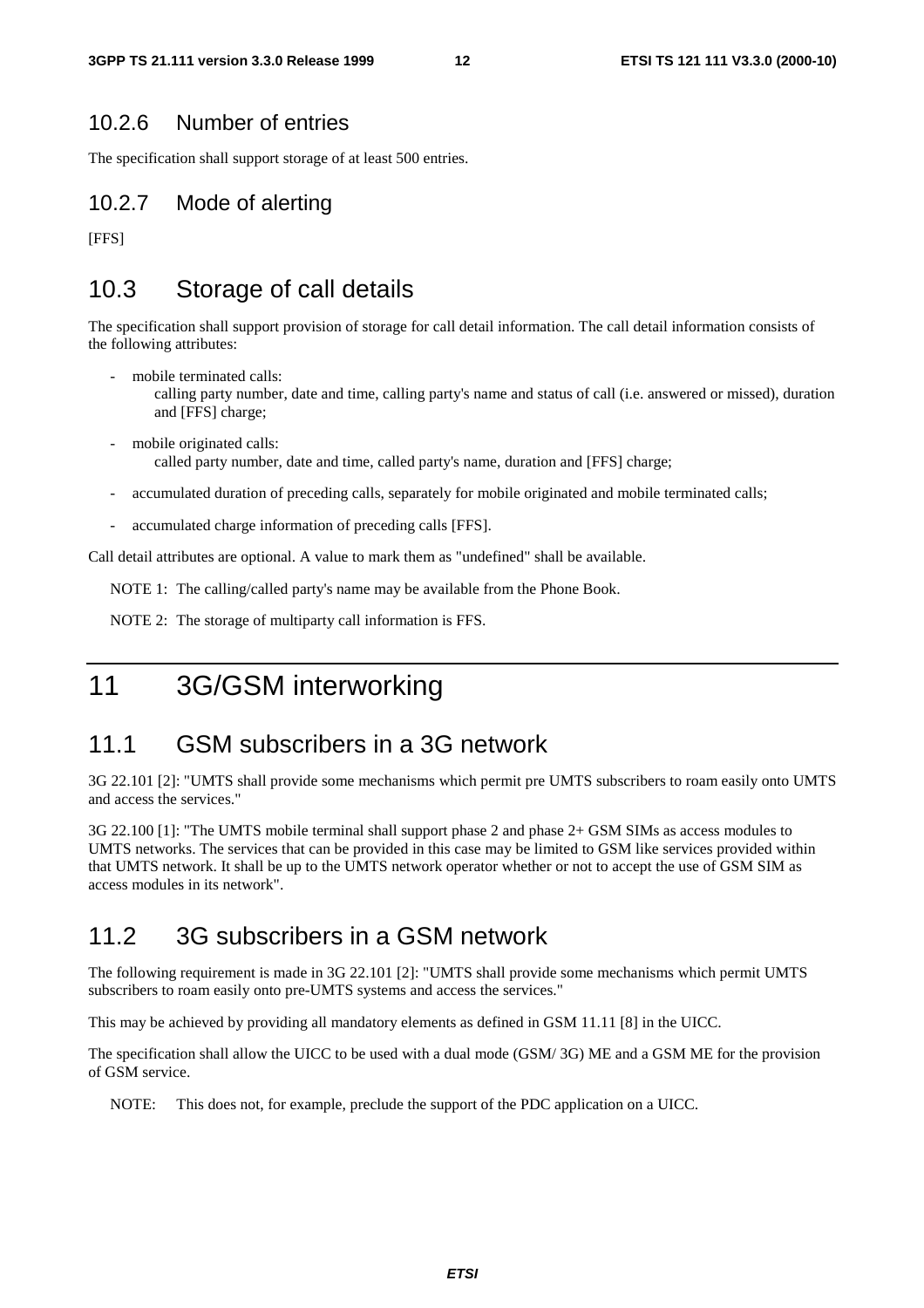# Annex A (Informative): Change history

The table below indicates all change requests that have been incorporated into the present document since it was initially approved by 3GPP TSG-T.

| <b>Change history</b> |       |           |     |          |     |                                                                                             |       |            |
|-----------------------|-------|-----------|-----|----------|-----|---------------------------------------------------------------------------------------------|-------|------------|
| Date                  | TSG#  | TSG Doc.  |     | $CR$ Rev | Cat | Subject/Comment                                                                             | Old   | <b>New</b> |
| 1999-06               | TP-03 | TP-99085  |     |          |     | Draft specification first approved at TSG-T #3                                              | 2.0.0 | 3.0.0      |
| 1999-12               | TP-06 | TP-99255  | 001 |          | D   | References to new specifications and editorial changes                                      | 3.0.0 | 3.0.1      |
| 2000-04               | TP-07 | TP-000017 | 002 |          |     | Location of the UIA (3GPP integrity algorithm) aligned<br>with 33.102                       | 3.0.1 | 3.1.0      |
| 2000-07               | TP-08 | TP-000097 | 003 |          |     | Clarification of USIM application selection                                                 | 3.1.0 | 3.2.0      |
|                       |       | TP-000097 | 004 |          |     | Alignment with 33.102: removal of Enhanced User<br>Identity Confidentiality (EUIC) from R99 |       |            |
| 2000-10               | TP-09 | TP-000150 | 005 |          |     | Partial AID selection requirements                                                          | 3.2.0 | 3.3.0      |